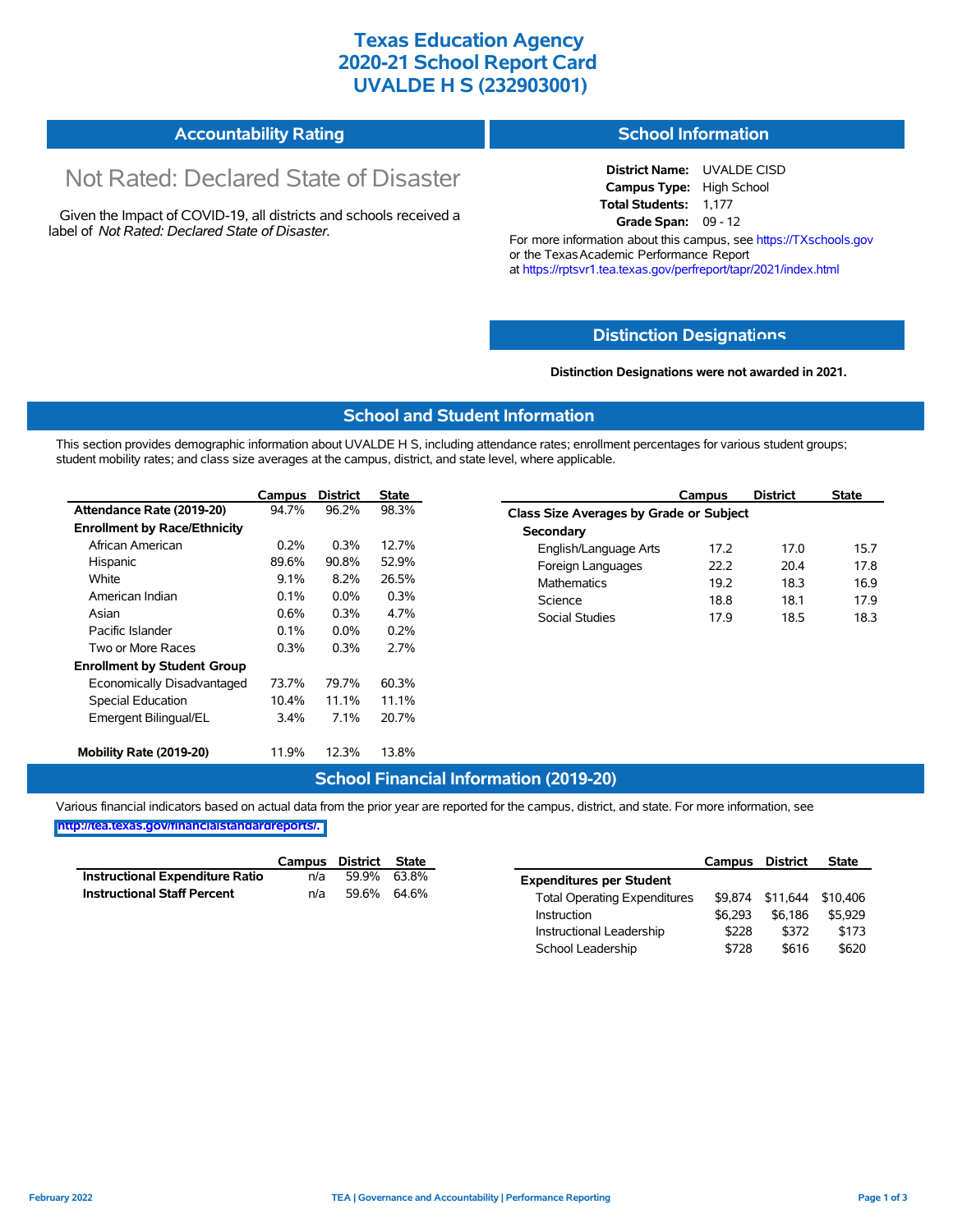# **Texas Education Agency 2020-21 School Report Card**

## **STAAR Outcomes**

This section provides STAAR performance and outcomes. **Please note that due to the cancellation of spring 2020 STAAR administration due to the COVID-19 pandemic, 2019 results are shown.**

|                                                                                                                                                                                             |                                                           |       |     |     |                                                    |     |      |                    |                          |                                    | Two                      |                |  |  |
|---------------------------------------------------------------------------------------------------------------------------------------------------------------------------------------------|-----------------------------------------------------------|-------|-----|-----|----------------------------------------------------|-----|------|--------------------|--------------------------|------------------------------------|--------------------------|----------------|--|--|
|                                                                                                                                                                                             |                                                           |       |     |     |                                                    |     |      |                    |                          |                                    | or                       |                |  |  |
|                                                                                                                                                                                             |                                                           | State |     |     | African<br>District Campus American Hispanic White |     |      | American<br>Indian | Asian                    | <b>Pacific</b><br><b>Islander</b>  | More<br>Races            | Econ<br>Disadv |  |  |
|                                                                                                                                                                                             |                                                           |       |     |     |                                                    |     |      |                    |                          |                                    |                          |                |  |  |
| STAAR Performance Rates at Approaches Grade Level or Above (All Grades Tested)<br>$\ast$<br>100%<br>$\ast$<br>$\ast$<br>49%<br>2021<br>67%<br>49%<br>55%<br>*<br>53%<br>81%<br>All Subjects |                                                           |       |     |     |                                                    |     |      |                    |                          |                                    |                          |                |  |  |
|                                                                                                                                                                                             | 2019                                                      | 78%   | 62% | 67% | $\ast$                                             | 65% | 88%  | 67%                | 100%                     | $\ast$                             | 67%                      | 63%            |  |  |
| ELA/Reading                                                                                                                                                                                 | 2021                                                      | 68%   | 51% | 48% | $\ast$                                             | 45% | 75%  | $\ast$             | $\ast$                   | $\ast$                             | $\ast$                   | 43%            |  |  |
|                                                                                                                                                                                             | 2019                                                      | 75%   | 61% | 55% | $\ast$                                             | 52% | 89%  | *                  | 100%                     | $\overline{\phantom{a}}$           | $\ast$                   | 50%            |  |  |
| Mathematics                                                                                                                                                                                 | 2021                                                      | 66%   | 44% | 46% | $\ast$                                             | 43% | 80%  |                    | $\overline{a}$           | $\ast$                             | $\overline{a}$           | 39%            |  |  |
|                                                                                                                                                                                             | 2019                                                      | 82%   | 66% | 64% | $\overline{\phantom{a}}$                           | 64% | 54%  | $\ast$             |                          |                                    | $\ast$                   | 60%            |  |  |
|                                                                                                                                                                                             | 2021                                                      | 71%   | 51% | 58% | $\ast$                                             | 57% | 79%  | $\ast$             |                          | $\ast$                             | $\overline{\phantom{a}}$ | 53%            |  |  |
| Science                                                                                                                                                                                     | 2019                                                      | 81%   | 67% | 82% | $\overline{\phantom{a}}$                           | 80% | 100% | $\ast$             | $\ast$                   |                                    | $\ast$                   | 79%            |  |  |
|                                                                                                                                                                                             | 2021                                                      | 73%   | 61% | 81% | $\overline{a}$                                     | 79% | 93%  |                    | $\ast$                   | $\overline{a}$                     | $\ast$                   | 76%            |  |  |
| Social Studies                                                                                                                                                                              | 2019                                                      | 81%   |     | 86% |                                                    | 86% | 93%  |                    | $\ast$                   | $\ast$                             | $\ast$                   | 86%            |  |  |
|                                                                                                                                                                                             |                                                           |       | 61% |     |                                                    |     |      |                    |                          |                                    |                          |                |  |  |
| STAAR Performance Rates at Meets Grade Level or Above (All Grades Tested)<br>$\ast$<br>$\ast$<br>$\ast$                                                                                     |                                                           |       |     |     |                                                    |     |      |                    |                          |                                    |                          |                |  |  |
| All Subjects                                                                                                                                                                                | 2021                                                      | 41%   | 23% | 29% | $\ast$                                             | 26% | 59%  |                    | 86%                      | $\ast$                             |                          | 23%            |  |  |
|                                                                                                                                                                                             | 2019                                                      | 50%   | 29% | 36% | $\ast$                                             | 33% | 70%  | 67%<br>$\ast$      | 73%<br>$\ast$            | $\ast$                             | 33%<br>$\ast$            | 31%            |  |  |
| ELA/Reading                                                                                                                                                                                 | 2021                                                      | 45%   | 27% | 30% | $\ast$                                             | 27% | 53%  | $\ast$             |                          |                                    | $\ast$                   | 24%            |  |  |
|                                                                                                                                                                                             | 2019                                                      | 48%   | 30% | 34% | $\ast$                                             | 30% | 69%  |                    | 80%                      | $\overline{\phantom{a}}$<br>$\ast$ |                          | 28%            |  |  |
| Mathematics                                                                                                                                                                                 | 2021                                                      | 37%   | 19% | 15% |                                                    | 13% | 52%  | $\ast$             | $\overline{\phantom{a}}$ |                                    | $\overline{a}$<br>$\ast$ | 10%            |  |  |
|                                                                                                                                                                                             | 2019                                                      | 52%   | 28% | 20% | $\blacksquare$                                     | 19% | 38%  |                    |                          |                                    |                          | 18%            |  |  |
| Science                                                                                                                                                                                     | 2021                                                      | 44%   | 22% | 26% | $\ast$                                             | 23% | 62%  | $\ast$             |                          | $\ast$                             | $\overline{a}$           | 20%            |  |  |
|                                                                                                                                                                                             | 2019                                                      | 54%   | 30% | 40% | $\overline{\phantom{a}}$                           | 37% | 77%  | $\ast$             | $\ast$                   |                                    | $\ast$                   | 33%            |  |  |
| Social Studies                                                                                                                                                                              | 2021                                                      | 49%   | 33% | 52% |                                                    | 49% | 70%  |                    | $\ast$                   |                                    | $\ast$                   | 44%            |  |  |
|                                                                                                                                                                                             | 2019                                                      | 55%   | 33% | 56% |                                                    | 53% | 83%  |                    | $\ast$                   | $\ast$                             | $\ast$                   | 52%            |  |  |
| STAAR Performance Rates at Masters Grade Level (All Grades Tested)                                                                                                                          |                                                           |       |     |     |                                                    |     |      |                    |                          |                                    |                          |                |  |  |
| All Subjects                                                                                                                                                                                | 2021                                                      | 18%   | 8%  | 6%  | ∗                                                  | 5%  | 22%  | *                  | 43%                      | $\ast$                             | $\ast$                   | 4%             |  |  |
|                                                                                                                                                                                             | 2019                                                      | 24%   | 10% | 7%  | $\ast$                                             | 6%  | 20%  | 0%                 | 36%                      | $\ast$                             | 17%                      | 5%             |  |  |
| ELA/Reading                                                                                                                                                                                 | 2021                                                      | 18%   | 9%  | 3%  | $\ast$                                             | 2%  | 20%  | $\ast$             | $\ast$                   | $\ast$                             | $\ast$                   | $1\%$          |  |  |
|                                                                                                                                                                                             | 2019                                                      | 21%   | 10% | 4%  | $\ast$                                             | 3%  | 14%  | $\ast$             | 20%                      |                                    | $\ast$                   | $1\%$          |  |  |
| Mathematics                                                                                                                                                                                 | 2021                                                      | 18%   | 7%  | 2%  | $\ast$                                             | 2%  | 4%   |                    |                          | $\ast$                             |                          | 1%             |  |  |
|                                                                                                                                                                                             | 2019                                                      | 26%   | 10% | 5%  |                                                    | 5%  | 0%   | $\ast$             |                          |                                    | $\ast$                   | 4%             |  |  |
| Science                                                                                                                                                                                     | 2021                                                      | 20%   | 7%  | 6%  | $\ast$                                             | 5%  | 28%  | $\ast$             |                          | $\ast$                             |                          | 4%             |  |  |
|                                                                                                                                                                                             | 2019                                                      | 25%   | 8%  | 7%  | $\overline{a}$                                     | 5%  | 14%  | $\ast$             | $\ast$                   |                                    | $\ast$                   | 4%             |  |  |
| Social Studies                                                                                                                                                                              | 2021                                                      | 29%   | 14% | 21% | $\overline{a}$                                     | 18% | 37%  |                    | $\ast$                   | $\overline{a}$                     | $\ast$                   | 14%            |  |  |
|                                                                                                                                                                                             | 2019                                                      | 33%   | 13% | 22% | ÷.                                                 | 20% | 45%  |                    | $\ast$                   | $\ast$                             | $\ast$                   | 18%            |  |  |
|                                                                                                                                                                                             | <b>STAAR Assessment Participation (All Grades Tested)</b> |       |     |     |                                                    |     |      |                    |                          |                                    |                          |                |  |  |
| All Subjects                                                                                                                                                                                | 2021                                                      | 88%   | 98% | 97% | $\ast$                                             | 96% | 97%  | $\ast$             | 100%                     | $\ast$                             | $\ast$                   | 96%            |  |  |
|                                                                                                                                                                                             | 2019                                                      | 99%   | 99% | 98% | $\ast$                                             | 98% | 96%  | 100%               | 100%                     | $\ast$                             | 100%                     | 97%            |  |  |
| ELA/Reading                                                                                                                                                                                 | 2021                                                      | 89%   | 97% | 97% | $\ast$                                             | 97% | 96%  | $\ast$             | $\ast$                   | $\ast$                             | $\ast$                   | 96%            |  |  |
|                                                                                                                                                                                             | 2019                                                      | 99%   | 99% | 97% | $\ast$                                             | 98% | 96%  | *                  | 100%                     |                                    | $\ast$                   | 97%            |  |  |
| Mathematics                                                                                                                                                                                 | 2021                                                      | 88%   | 98% | 95% | $\ast$                                             | 95% | 93%  |                    |                          | $\ast$                             |                          | 94%            |  |  |
|                                                                                                                                                                                             | 2019                                                      | 100%  | 99% | 97% |                                                    | 97% | 94%  | $\ast$             |                          |                                    | $\ast$                   | 97%            |  |  |
|                                                                                                                                                                                             |                                                           |       |     |     |                                                    |     |      |                    |                          |                                    |                          |                |  |  |

 **- Indicates there are no students in the group. \* Indicates results are masked due to small numbers to protect student confidentiality.**

**n/a Indicates data reporting is not applicable for this group.**